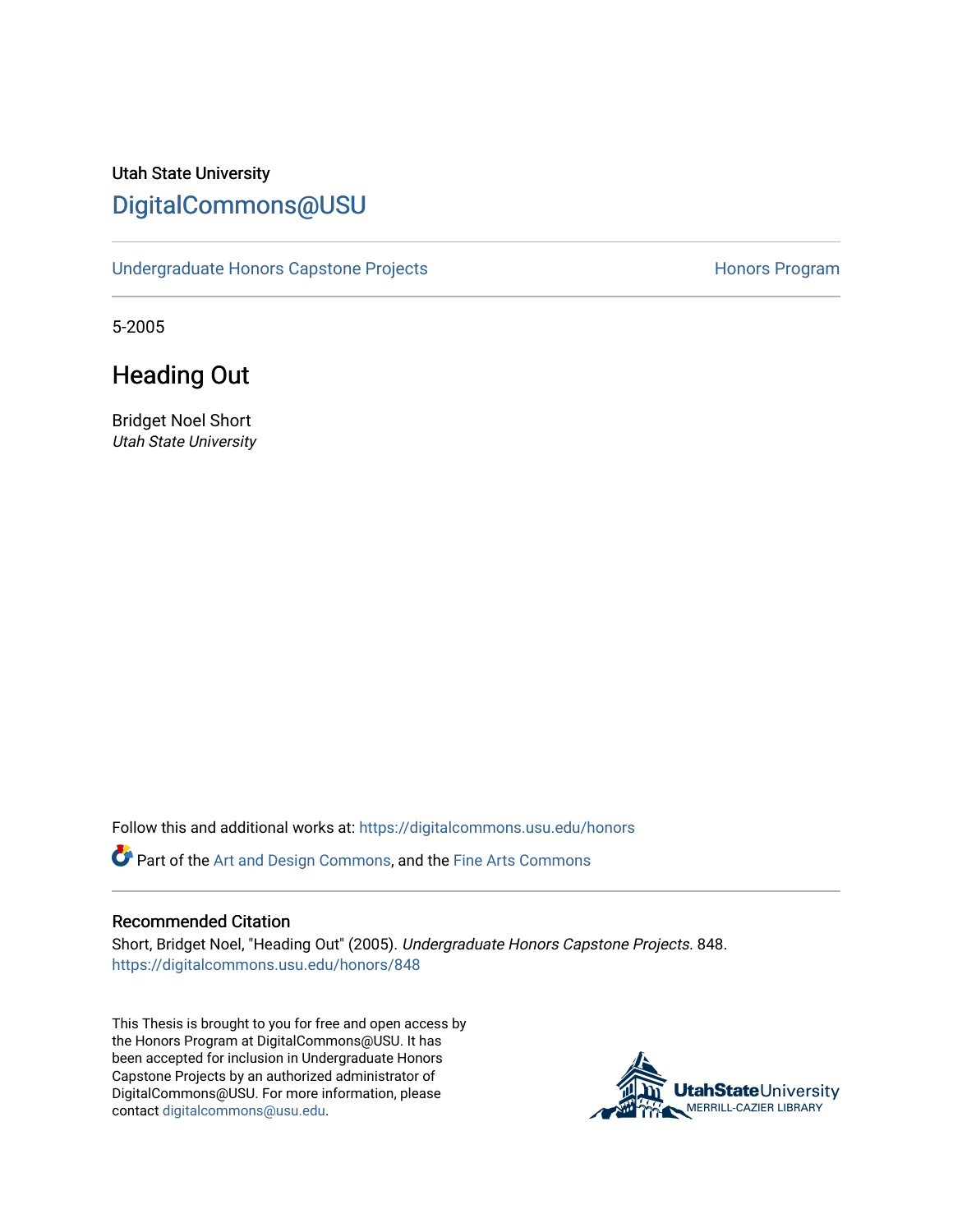

Untitled (Flaming Leapers)  $6' \times 6'$ Oil on Canvas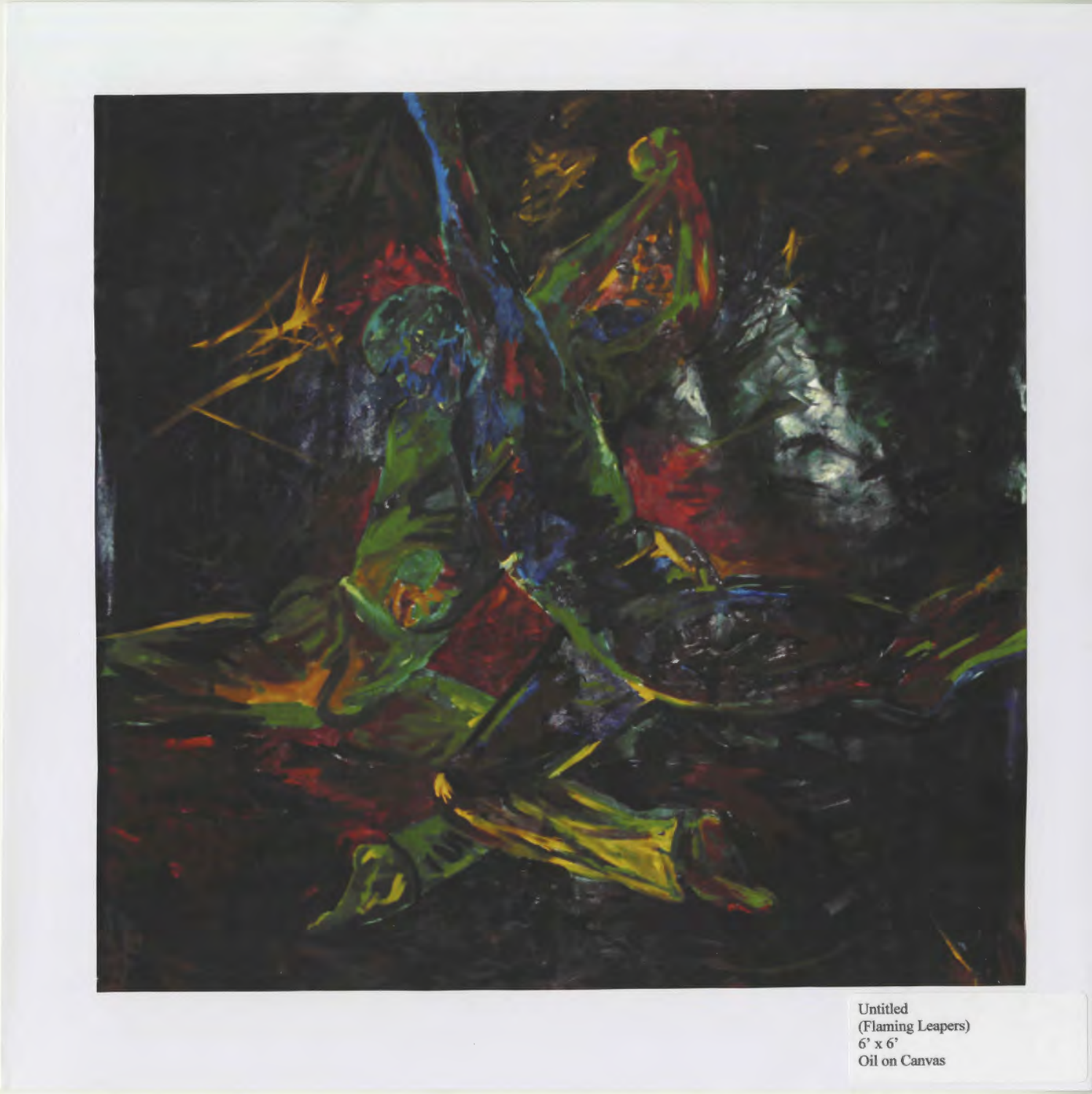## Exhibitions

Rridocr Voc Me 2005 Sr. BFA exhibition, "Heading Out", Twain Tippetts gallery Utah State University, Logan, UT

2004 Installation, "Cave", Randy's X-treme, Pocatello, ID

2003 Undergraduate Art Exhibition, Twain Tippetts gallery, USU, logan, UT

#### Education

2005 BFA emphasis in Sculpture, Utah State University, Logan, UT

•Honor Student •3.56 GPA

2003 National Student Exchange, Hunter College, New York City, NY

#### Honors & Awards

- 2004 Deans List, USU, Logan, UT Presidential Scholarship ('00 - '04), USU, Logan, UT Undergraduate Research and Creative Opportunity Grant recipient
- 2003 4th Place Overall, Undergraduate Art Exhibition, Twain Tippetts gallery Logan, UT

Idaho Top Scholar, Highland High School, Pocatello, ID

2000 Valedictorian, Highlland High School, Pocatelo, ID

#### Commissions

- 2002 Riley House Mural, Riley House, Pocatello, ID
- 2001 Portraits for Lisa Jolley, Pocatello, ID Six State Murals, Idaho National Guard buildings, South Eastern ID
- 2000 Classroom Portraits, Mount Olympus Academy, Pocatello, ID

### **Experience & Activities**

2005 Honor Student Council Member, USU, Logan, UT

2004 Volunteer curator, USU Anthropology Museum, Logan, UT Artistic Coordinator, Randy's X-treme, Pocatello, ID

751 N. 200 E. #C. Logan, UT 84321  $(435) 512 - 2738$ bonita\_bb@hotmail.com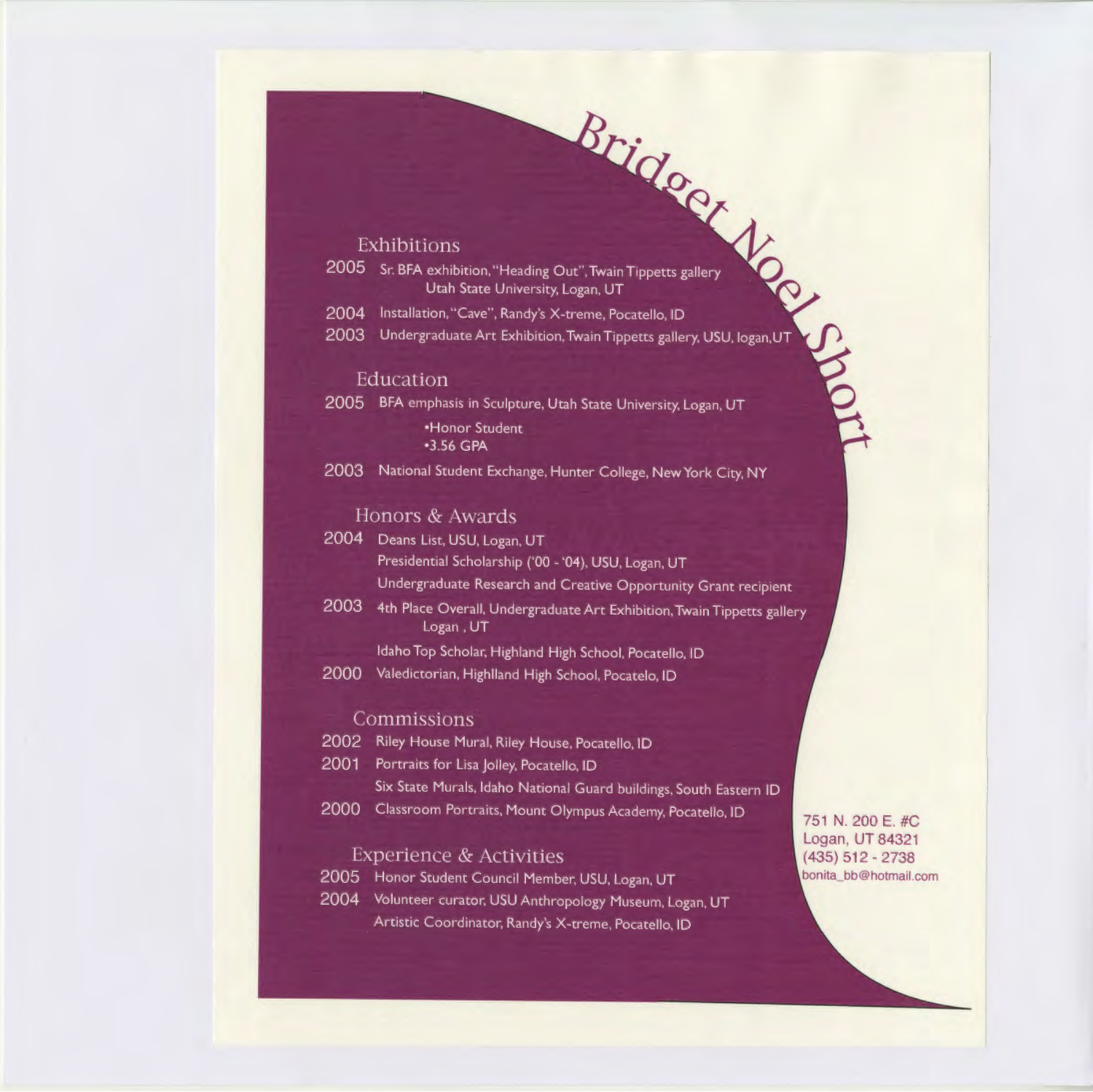# **Artist Statement**

I consider myself a conceptual artist. My paintings and sculptures revolve around the contours of time - its movement, construction, and meaning. Awestruck by the fleeting feel of disaster and beauty my work maintains a sexy feel that never embodies rigidity, but rather emulates feminine elements. Intrigued by the same psychoanalysis that has grasped the attention of so many artists since the  $20<sup>th</sup>$  century it is through symbolism and metaphors that my ideas are reached. Seeking the deeper meaning in things my paintings and sculptures try to express the aggregate of what I view as "time." The components and processes are all nuts and bolts that make up a whole far greater than what they are alone.

I have found that painting presents the optimal connection when attempting to capture the essence of a fleeting moment of the rapture in a flood of experiences. Each brushstroke is laid with such intensity, even ferocity; at times I can feel exactly what it is about. Embarking on the adventure of construction and sculpture I have found<br>that there I can create symbols that influence the viewers interaction<br>and ulght here may be added to reach a new boundary my paintings alone<br>could not that there I can create symbols that influence the viewers interaction and understanding on an entirely new level. I find elements such as sound and light here may be added to reach a new boundary my paintings alone could not achieve.

My goal is to represent ideas of eternity; an instant, an entire life, or the deep and fanciful theories of quantum, warp and revolving time through the physical sense of movement through or with space. I am compelled to create; it is the edifying outlet for the overwhelming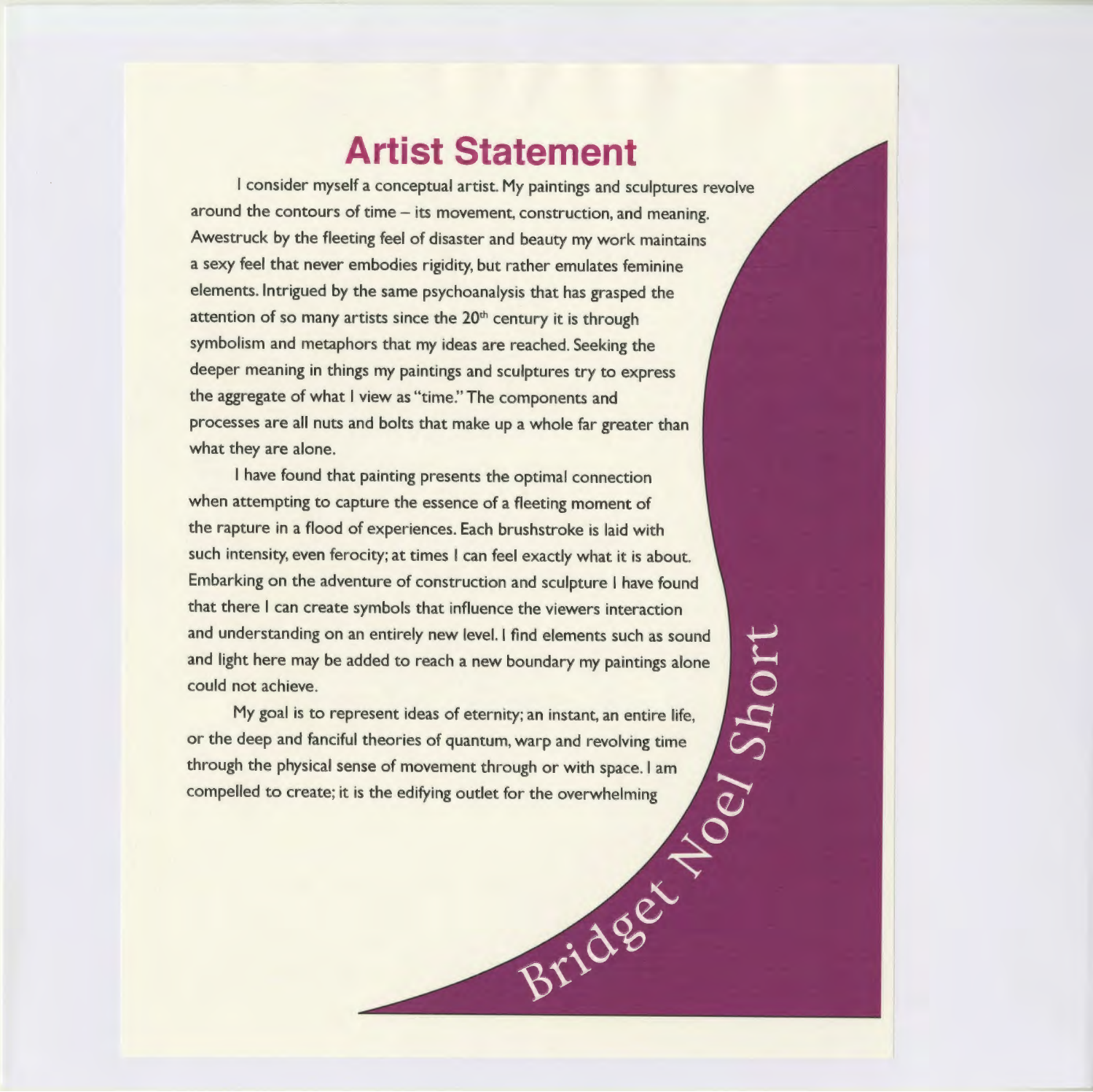Milady Vase<br>Ceramic<br>14" height

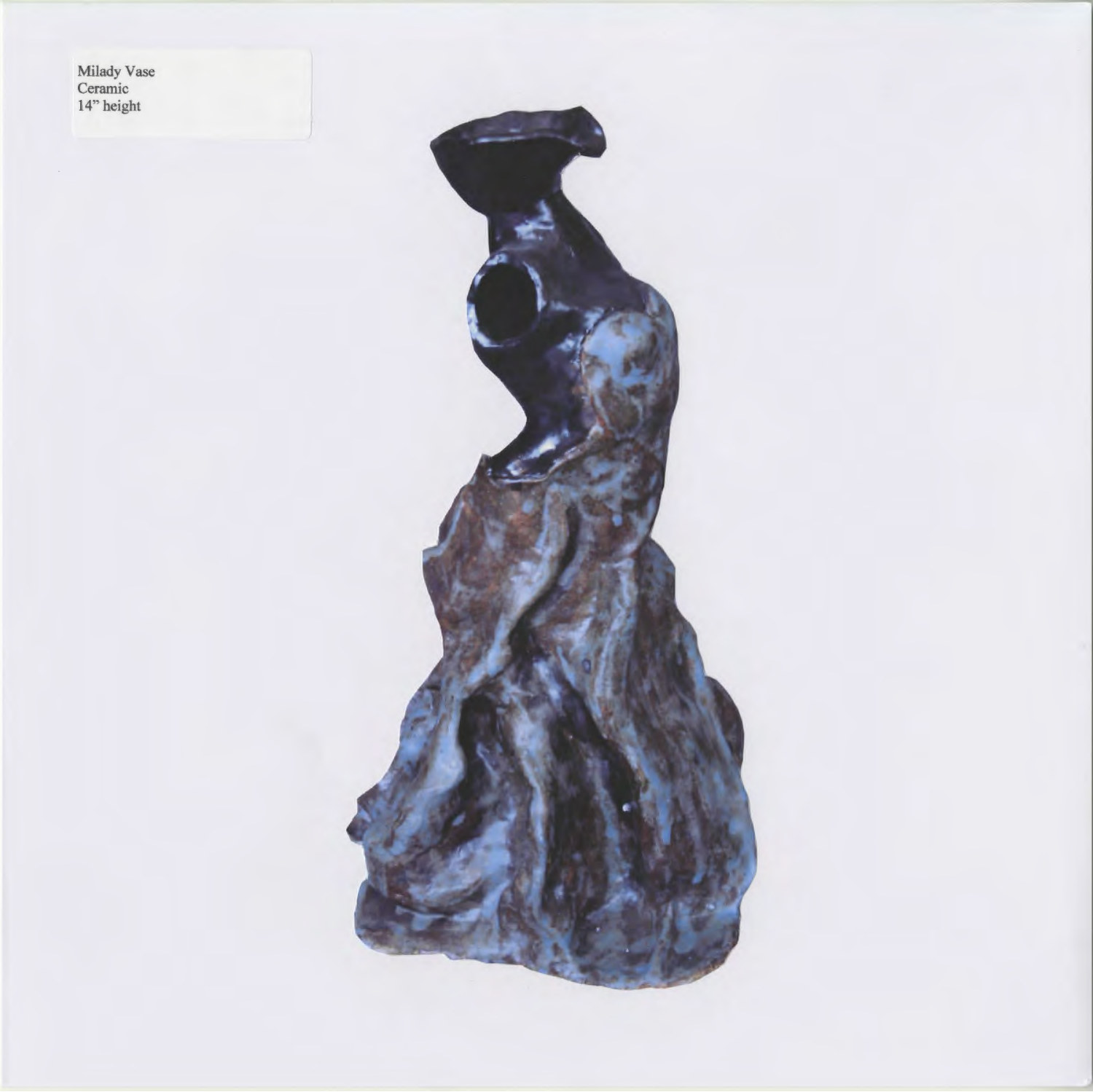Confrontation<br>4' x 5'<br>Acrylic on Canvas

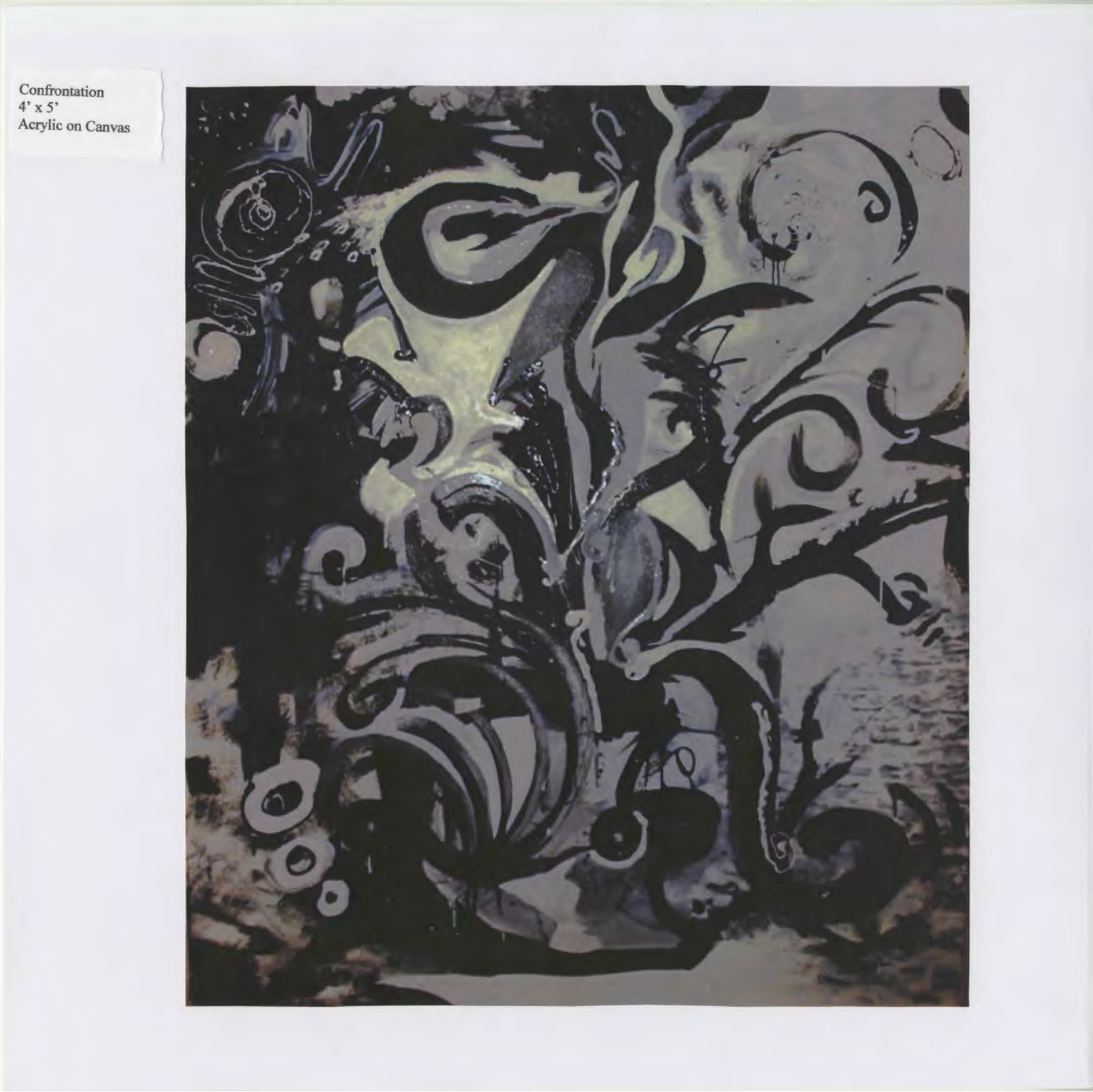

"In the Beginning there was Light"  $3' \times 2'$  : mixed media & light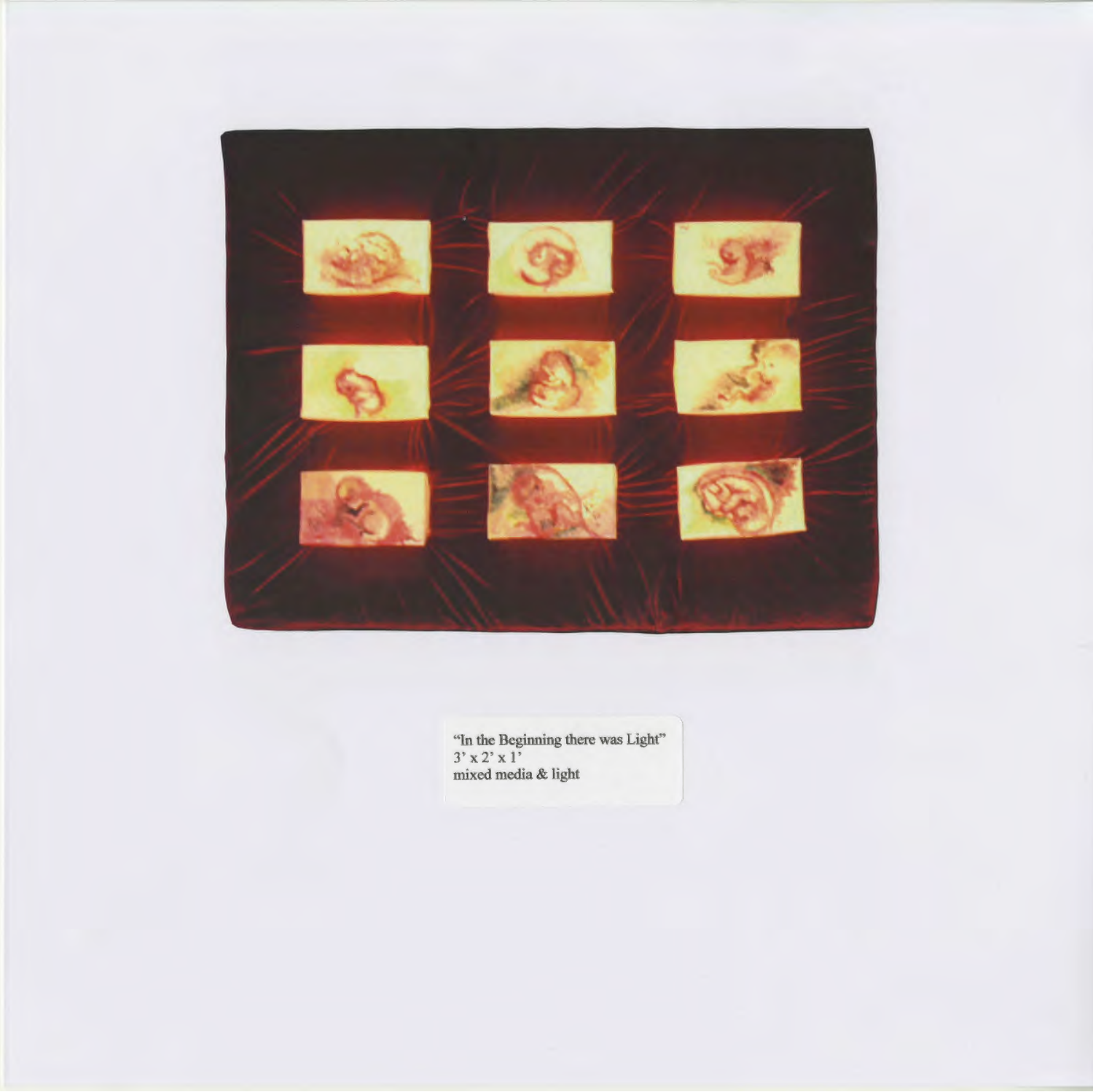Shroom: Melodies of another state  $2' \times 1'$ wood, acrylic, guitar strings

 $\mathcal{F}^{\mathcal{G}}_{\mathcal{G}}$  , and

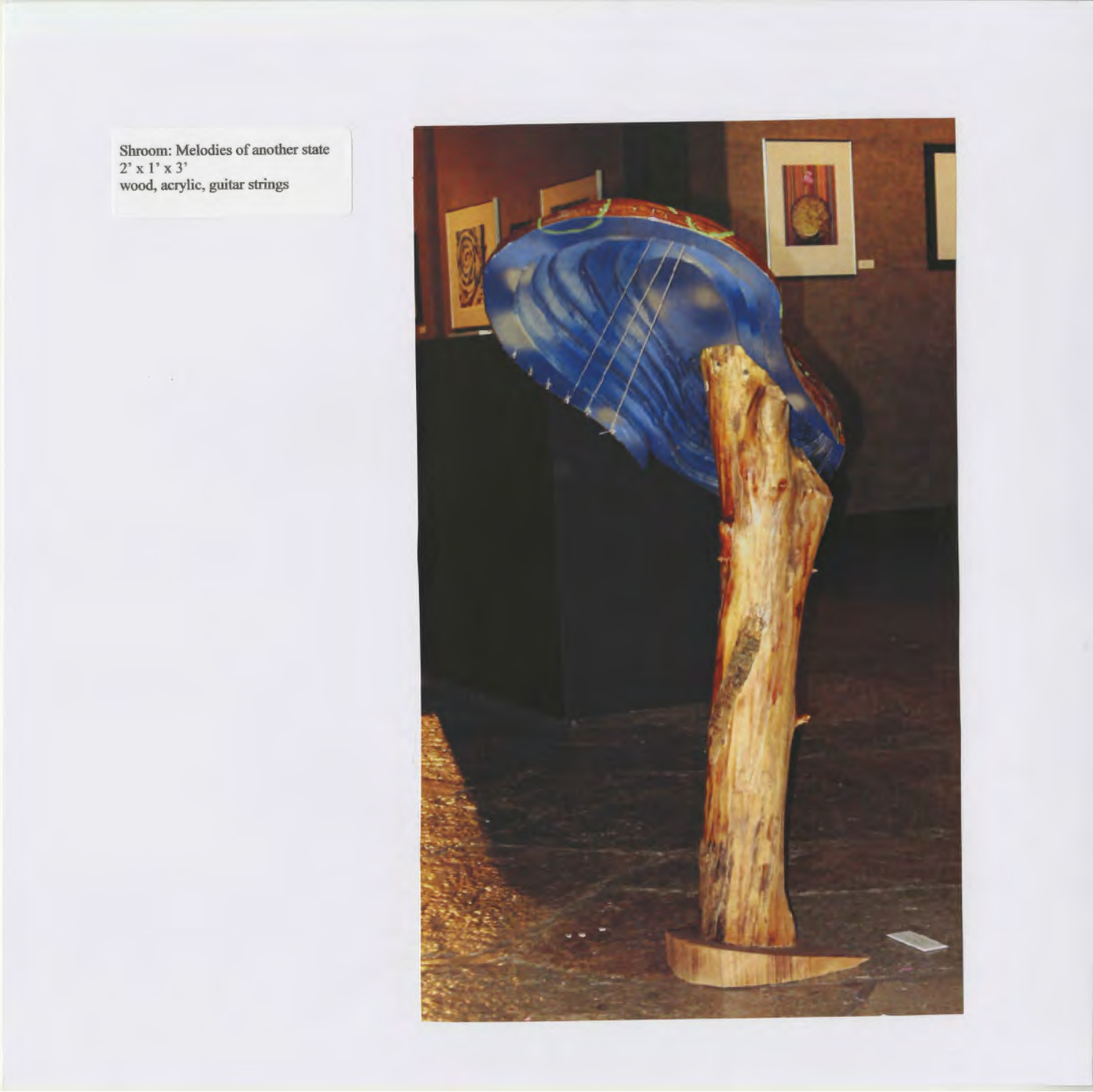

From the Crow Wearable feathers and lace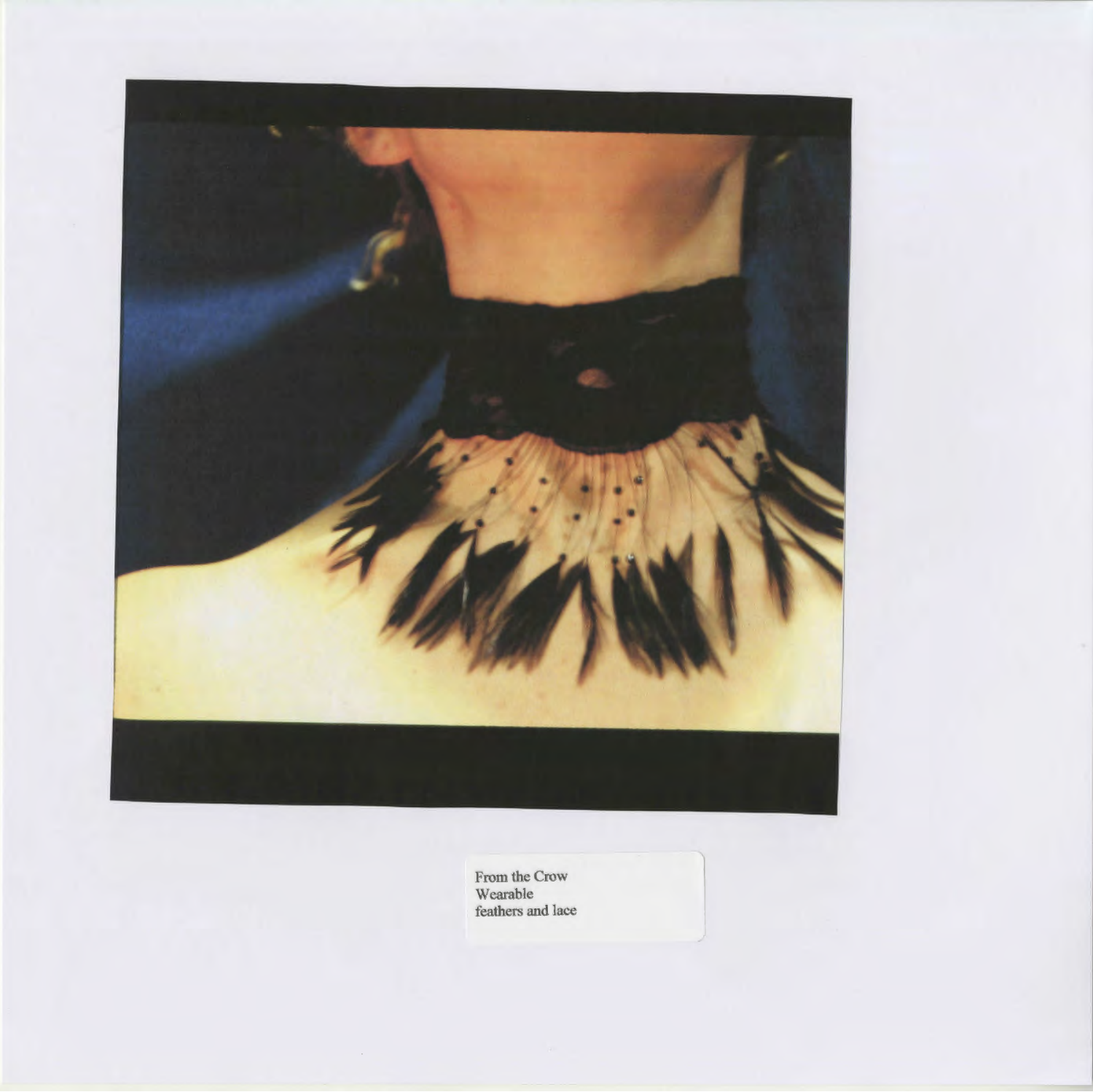

Triptych (what I hold dear) 16" x 20" panels collage